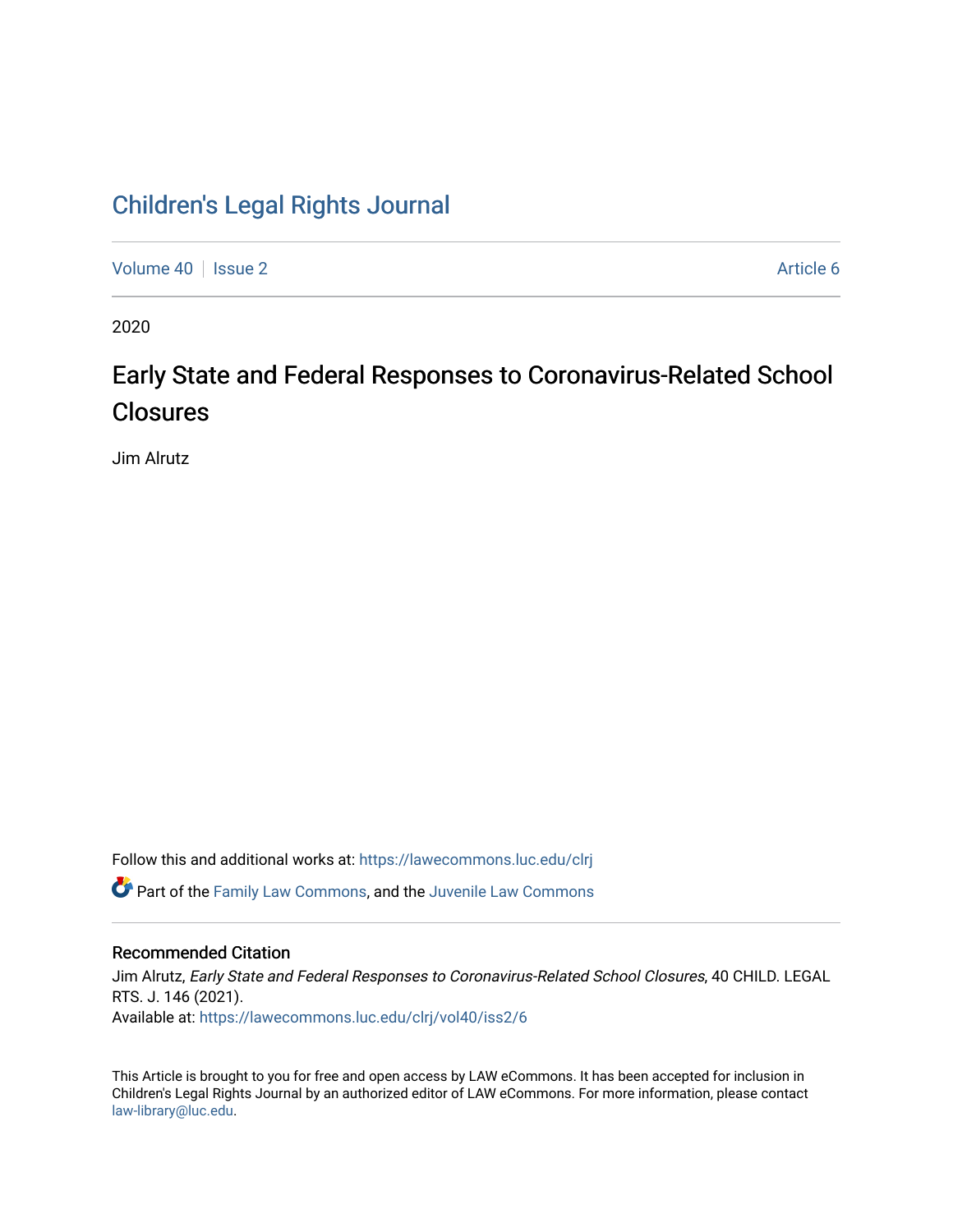### *Legislative Update:* **Early State and Federal Responses to Coronavirus-Related School Closures**

#### *By: Jim Alrutz*

#### **I. INTRODUCTION**

By April 7, 2020, every state and territory of the United States, including Washington, D.C., took measures to close schools in response to the global pandemic caused by COVID-19, known colloquially as "the coronavirus." These measures ranged from a recommendation for school closures to executive orders closing schools for the remainder of the 2019-2020 academic year. The impact of these closures cannot be understated, both in the educational ramifications for students, and in the strain placed on parents who rely on schools for food and childcare during the day. Nearly thirty million children rely on free or reduced-price meals from schools, and an estimated twelve million children did not have access to broadband internet at home at that point in time.

Although forty-nine states have statutes and regulations mandating school responses to a disease outbreak, many states lack comprehensive plans to address remote instruction or student access to services during a school closure. School closures have necessitated rapid action from all levels of government in an attempt to walk a tightrope: relaxing and waiving statutory requirements that would be impossibly burdensome during the pandemic, while continuing to ensure that students are provided with the vital services that schools ordinarily provide. This article will provide a brief overview of the early actions taken at the state and federal level from both legislative and executive agencies, with an eye towards how the government response has addressed the issues of remote learning and food insecurity.

#### **II. STATE LEGISLATIVE RESPONSES**

State-level legislative response to the impact of the novel coronavirus on public education has been torpid. The first case of COVID-19 in the U.S. was reported on January 19, 2020, although subsequent evidence has been found that the virus had infected people in the country as early as mid-December 2019. According to the National Conference of State Legislatures, by April 7, 2020, fifteen states still had no legislation pending of any sort to address education during the coronavirus pandemic, and twelve states still have seen no such legislation as of December 11, 2020. Although education policy decisions are generally a matter of district level policy making, a lag of state level action furthers disparity between districts.

Several states have passed spending bills to maintain funding for school nutrition, but only New Jersey has passed a law to specifically address school meals during the pandemic. New Jersey Assembly Bill 3840, enacted on March 20, 2020, requires school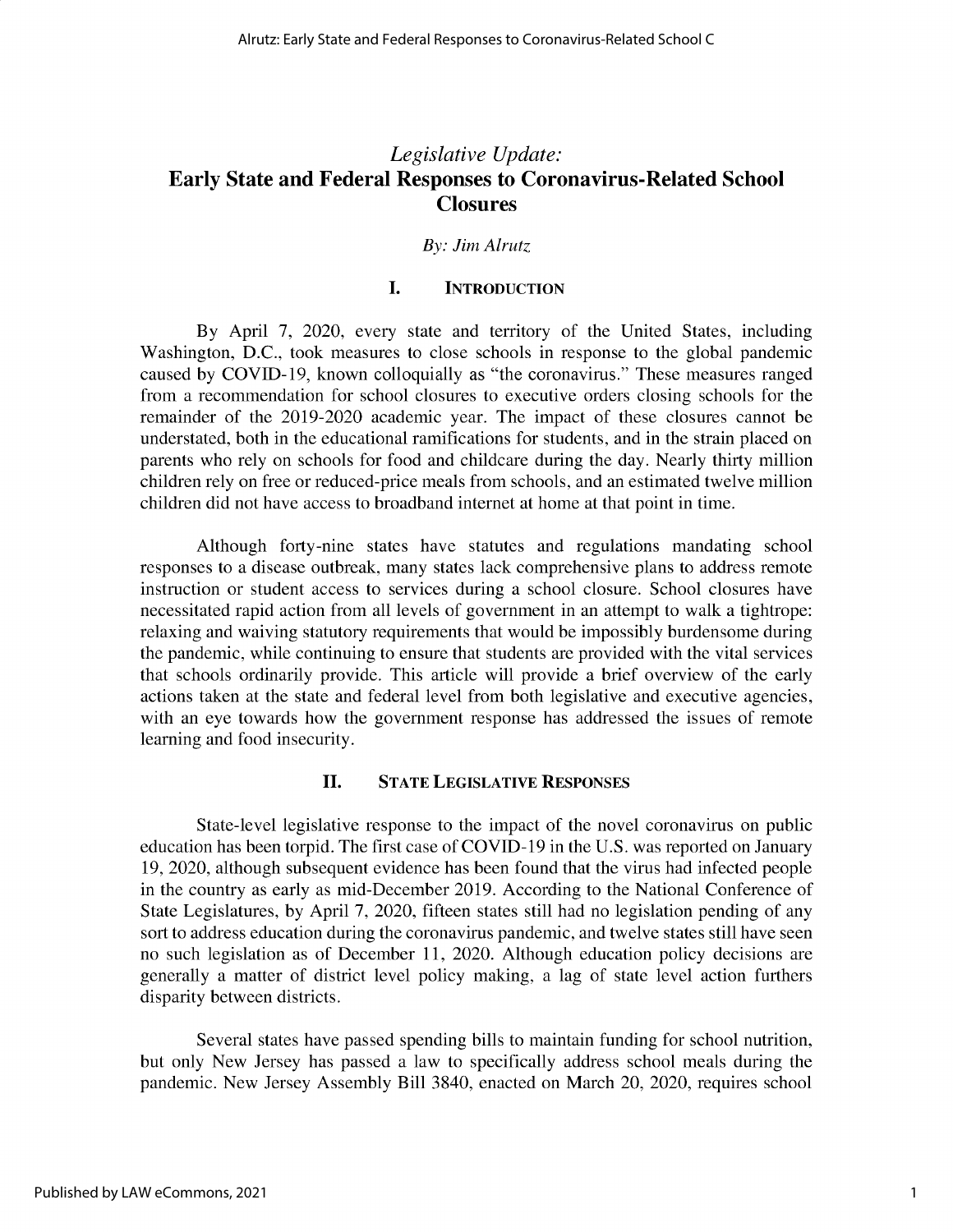**districts to provide meals or vouchers to eligible students throughout the closures caused** by the pandemic. California Assembly Bill 2887, an omnibus spending bill which also specifically provided for school meal distribution through the pandemic, failed to pass in November of 2020.

Some states have also passed appropriations to address funding for technology **needed to conduct remote education, such as Idaho's Public School Digital Content and Curriculum Fund and Mississippi's Equity in Distance Learning Fund. However, the focus** of legislative efforts has been on waiving requirements and protecting school districts from **liability for failing to meet statutory requirements for in-school days or teacher evaluations.** Although these waivers are significant, few states have directly addressed their lack of **comprehensive guidance or plans for how to conduct remote learning.** Over **the summer, Louisiana adopted a Senate Resolution requesting their State Board of Elementary and** Secondary Education to develop online educational resources for the 2020-2021 school **year. Mississippi's Equity in Distance Learning Act provided guidance and technical support for schools. New Jersey required the establishment of a Bridge Year Pilot Program for graduating high school students impacted by the pandemic. Laudable as these programs** are, they are notable not for their impact, but for being the only legislatively crafted plans **to address the impact of distance learning on students.**

**Other legislative responses have focused on easing statutory requirements to empower governors or district level agencies to make their own decisions. Maine Senate** Bill 789, adopted in March of 2020, authorized executive action to waive existing statutory **requirements and allow the governor to order a new plan addressing compulsory attendance and nutrition programs. In July, Louisiana Senate Bill 481 suspended many statutory requirements for schools, including accountability plans, nutrition programs, and mandates that school districts institute individual policies, rather than providing blanket guidelines** for the whole state. Although these programs create flexibility for quicker and more individualized solutions, a lack of clear guidance from the legislature may lead schools to **fail their students. Further, disparity in the responses from state governors will lead to** further disparities of impact on the students of different states.

#### **III. EXECUTIVE ACTION BY GOVERNORS**

**Some state governors took early action to specifically direct schools to continue to** provide essential services to students throughout school closures. New York Governor **Andrew Cuomo ordered school closures and development of plans for alternative instruction, meal distribution, and childcare, emphasizing children of health care workers and first responders. Illinois Governor J.B. Pritzker issued multiple executive orders impacting schools, including ordering their closure, loosening requirements around the development of e-learning plans, and suspending several Illinois School Code requirements such as educational assessments, attendance, and minimum school days.** Although California Governor Gavin Newsom did not formally order school closures, he **issued an executive order guaranteeing funding for closed schools and ordered schools to**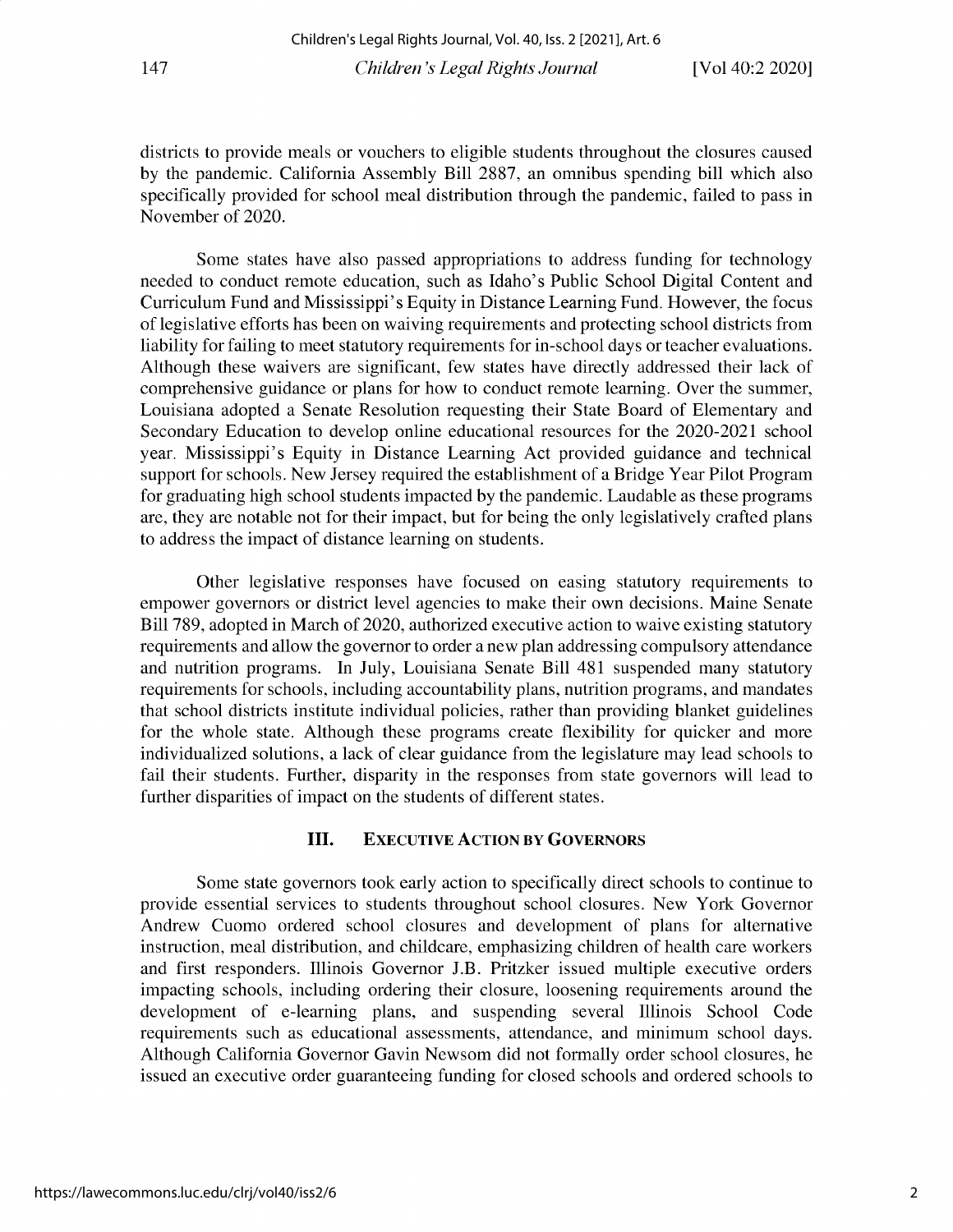provide distance learning and school meals during periods of closure. These proactive executive actions may help to alleviate the potential setbacks to students caused by nationwide school closures, but these examples represent the best responses, rather than the standard.

Without national guidance, the resulting disparities in actions by governors has created dramatically different impacts on students. Although Florida Governor Ron DeSantis recommended school closures and distance learning, he elected not to issue a public executive order addressing distance learning or services such as school meals. He publicly considered reopening schools as early as May, claiming falsely that COVID-19 had not killed anyone under the age of twenty-five. The Oklahoma State School Board announced the closure of schools three days after Oklahoma Governor Kevin Stitt announced his intention to keep schools open while monitoring community spread of the virus. Utah Governor Gary Herbert announced a "soft closure" of schools, with a mix of distance learning and packets of work sent home. In the press conference announcing this change, the state superintendent announced that schools would remain open for small group tutoring, but were not intended as a source of childcare, leaving ambiguity as to how often and for how long students could be in school. Governor Herbert has not taken any executive action to address lack of access to computers or wireless internet, which makes distance learning impossible for many Utah students.

The gulf in actions taken by individual governors to address student needs during school closures is vast. Students have been forced to bear the burden of inadequate or incomplete responses by state government, and though federal action may provide some measure of equity and relief, it would not be a complete substitute for proper action at the state level.

#### **IV. FEDERAL ACTION**

**The** only direct congressional relief aid for **K-12** schools during the pandemic came from the Coronavirus Aid, Relief, and Economic Security (CARES) Act, which was signed into law on March 27, 2020. The act provides a two trillion-dollar package of emergency relief intended to stabilize both individuals and businesses big and small during the disruption to ordinary life that COVID-19 has caused. The CARES Act minimally addressed the legal obligations of K-12 institutions, focusing most of its education information on institutes of higher education. However, the act provided an Education Stabilization Fund of over thirty billion dollars, dividing funding between K-12 institutions, higher education institutions, non-public schools, and discretionary funding for the governor of each state to provide support to local educational agencies in need of specific relief. The law does provide that a state applying for funding must maintain support for education comparable to the state's average support in the three years prior, although the measure of support is purely financial rather than measuring educational efficacy. Further, the Department of Education delayed its release of guidance for when or how the money is being distributed, despite calls from state governors for its rapid distribution.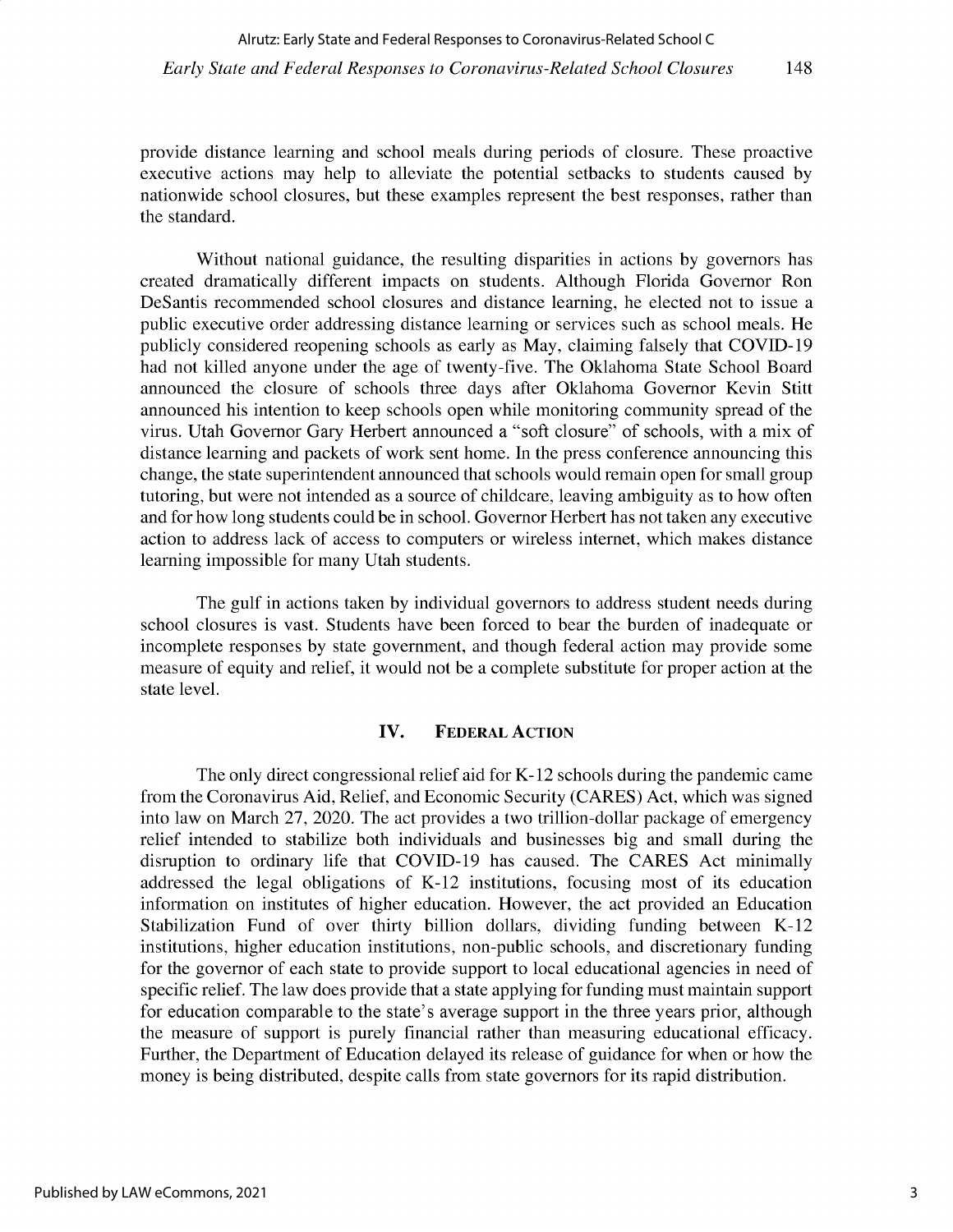Perhaps more disconcertingly, the CARES Act also empowers the Secretary of Education to waive federal requirements for funding, including requirements under the Individuals with Disabilities Education Act (IDEA). Such a change, if adopted, would allow schools to apply to waive the mandated timelines to regularly evaluate students and make adjustments to individual education plans. Although educators support the bill for its potential to protect schools from due process complaints and unrealistic expectations, parents and education advocates are concerned that not only will such waivers create an irreparable learning gap but run the risk of long-term damage to student disability rights.

Although there has been no further federal aid towards school meal programs, action has been taken to make distribution easier. The Families First Coronavirus Response Act gives schools greater flexibility in where free meals are served. Additionally, the U.S. Department of Agriculture (USDA), which administers the National School Lunch and Breakfast Programs, has acted to allow some schools to waive federal requirements for their meal programs. These waivers can help remove logistical challenges that distancing practices render unworkable, such as a requirement that participation in a USDA summer meal program requires serving meals in a group setting or waiving a requirement for children to be physically present with their parents during meal pick-ups. The waiver permissions have limits, as the Secretary of Agriculture cannot waive requirements related to the provision of free and reduced-price meals or the maintenance of effort in the program. The USDA suffered an early defeat in court for violating those limits by attempting to roll back the nutritional standards requirements for school meals in violation of the Administrative Procedure Act.

Similar to executive agency action taken to ease regulations and allow states to make decisions without federal oversight, the White House has indicated that states may need to address the issue of school meals themselves, rather than rely on federal support. This is consistent with the Trump administration's rhetoric regarding health supplies, insisting that the public should consider federal aid a backup for states rather than a core plank. The lack of federal support suggests that states will not have recourse if they are unable to provide school meals or conduct remote learning and will be forced to waive requirements rather than fail to meet them. Negotiations over a further stimulus bill to address state and local government funding, including education, have been ongoing since the House of Representatives passed the HEROES Act in May, but have remained stalled.

#### V. CONCLUSION

While the world adjusts to physical distancing practices and lengthy closures of business, one can hope that state and federal government will continue to develop new tools to address the impact of school closures on America's students. As it stands, the current responses vary in efficacy, leaving students and parents unclear of where to turn for support as state and federal officials take divergent and inconsistent actions to address their concerns. As the situation develops further, we will undoubtedly continue to see disparity in responses from state legislature and governors; the polarization of responses to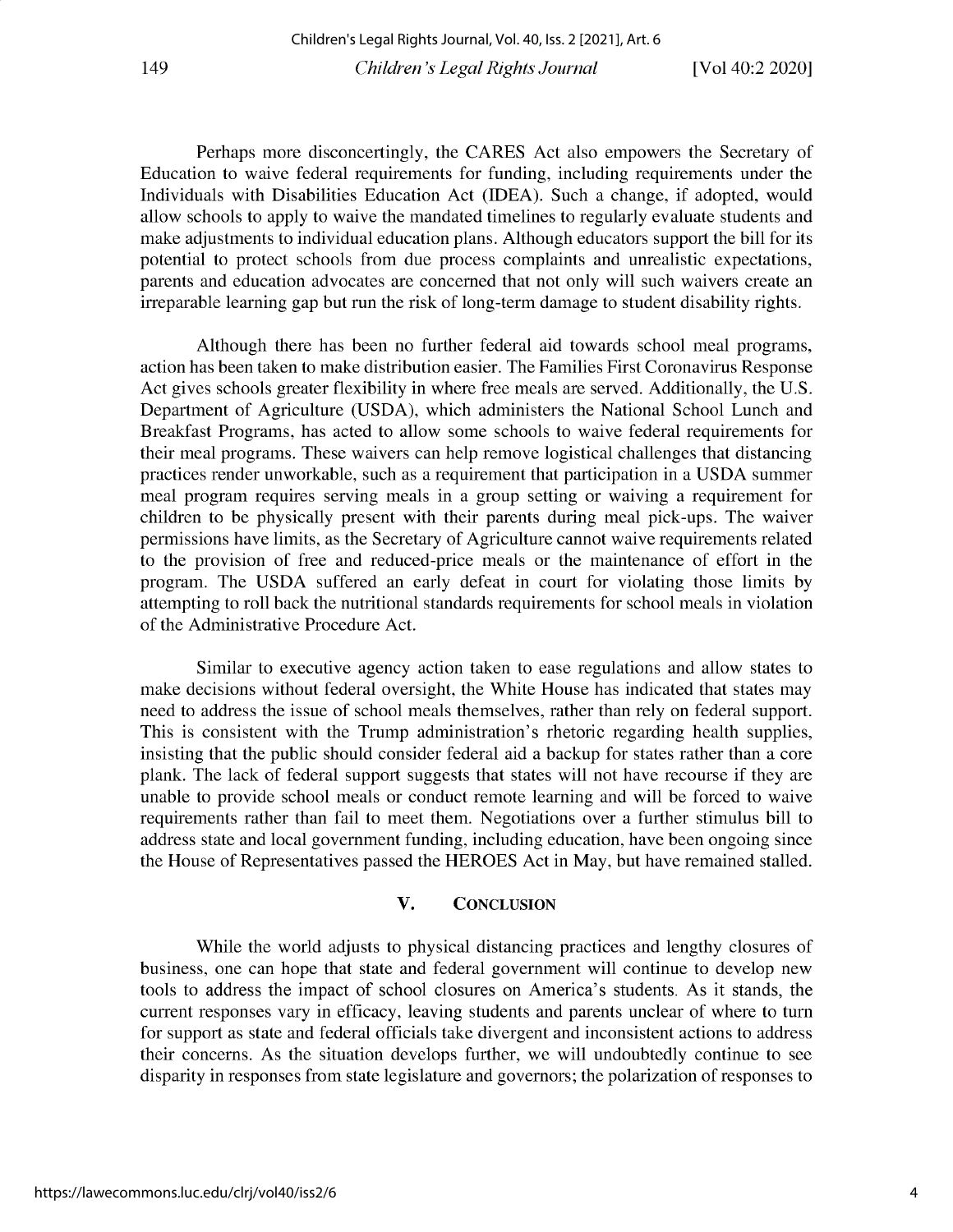150

**COVID-19 will cause further harm to students who live in states where politicians do not seriously reckon with the long-term ramifications of their failure to address these needs.**

#### **SOURCES**

*2020 Executive Orders,* RON DESANTIS, https://www.flgov.com/2020-executive-orders/ (last visited Apr. 15, 2020).

Alex **Abad-Santos,** *How US Schools Are (and Aren't) Providing Meals to Children in the Covid-19 Crisis,* Vox (Mar 28, 2020), https://www.vox.com/2020/3/28/21197965/coronavirus-school**shutdown-free-meals.**

*All Florida's K-12 Schools Will Be Closed Until April 15,* WTXL (March 17, 2020), **https://www.wtxl.com/news/local-news/all-floridas-k- 12-schools-will-be-closed-until-april-15.**

Aaron **Blake,** *What You Should Know from Thursday's White House Coronavirus Briefing,* **WASH. POST (April 2, 2020), https://www.washingtonpost.com/politics/2020/04/02/white-housecoronavirus-briefing-takeaways/.**

*COVID-19: Education Bill Tracking Database,* NAT'L CONF. OF STATE LEGISLATURES (July 17, 2020), **https://www.ncsl.org/research/education/covid-19-education-bill-tracking-database.aspx.**

Ctr. for Sci. in the Pub. Int. v. Perdue, 438 F. Supp. 3d 546 (S.D. Md. 2020).

Stephanie Ebbs, *USA Relaxes Requirements for Parents to Pick Up Schools [sic] Meals, as Some Are Still Being Turned Away,* ABC NEWS (March 26, 2020) **https://abcnews. go.com/Politics/usda-relaxes-requirements-parents-pick-schools-meals**turned/story?id=69824203.

Andrea Eger, *OK State Board of Education Mandates Statewide School Closures Amid COVID-19,* TULSA WORLD **(March 16,** 2020), **https://www.tulsaworld.com/news/local/education/okstate-board-of-education-mandates-statewide-school-closures-amid/article\_8b48 85b6-0 1 e6-5927** bc90-47cd130105e6.html.

*Executive Documents,* **UTAH OFF. OF ADMIN. RULES, https://rules.utah.gov/executive-documents/ (last visited** April 15, 2020).

Executive Order in Response to COVID-19 (COVID-19 Executive Order No. *5),* 44 Ill. Reg. 5536 **(March 16,** 2020).

Executive Order in Response to COVID-19 (COVID-19 Executive Order No. 6), 44 Ill. Reg. *5852* (April 3, 2020).

Executive Order in Response to COVID-19 (COVID-19 Executive Order No. 15), 44 Ill. Reg. 5963 (April 10, 2020).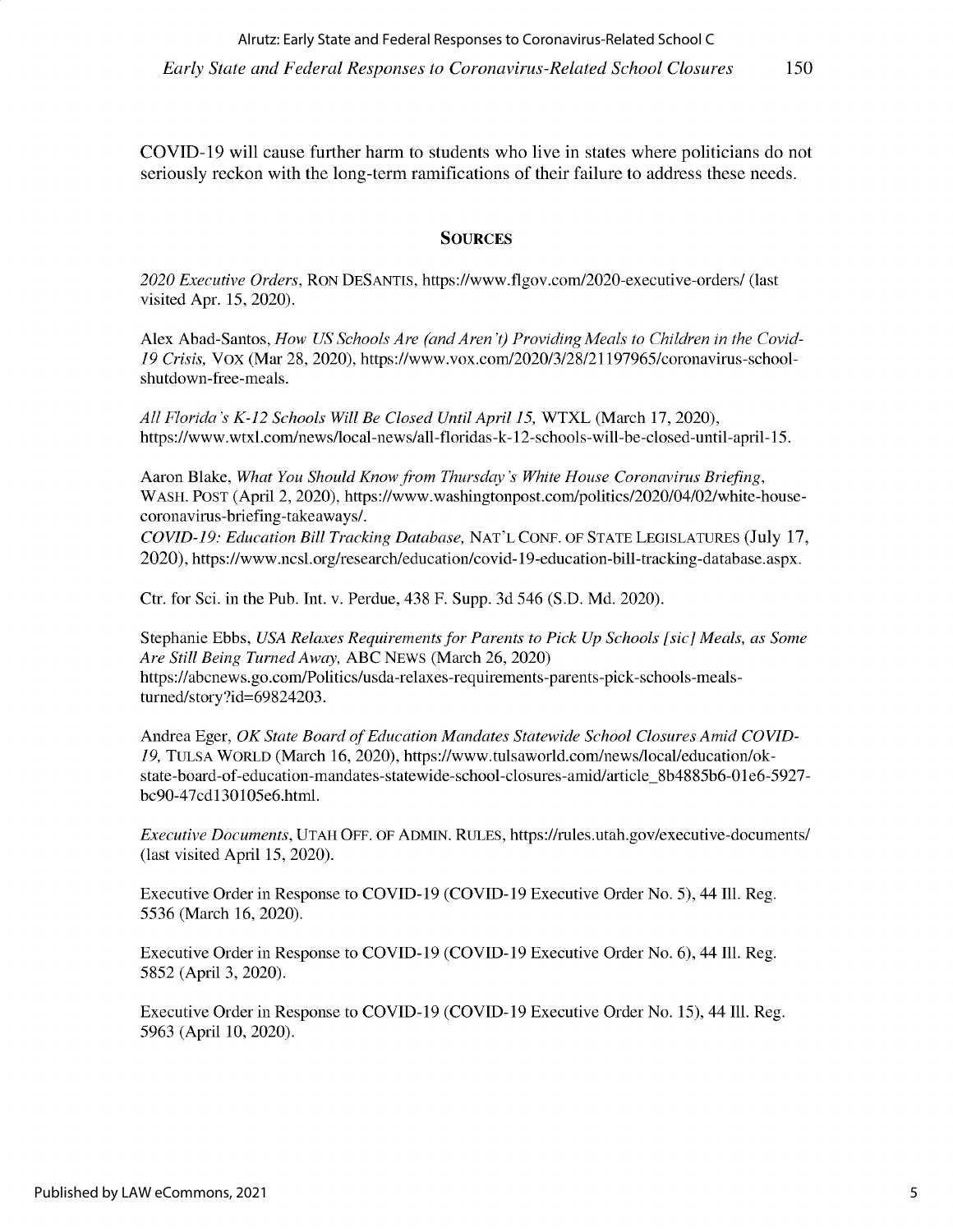Executive Order N-26-20, Exec. Dep't, State of Calif. (March 13, 2020), https://www.gov.ca.gov/wp-content/uploads/2020/03/3.13.20-EO-N-26-20-Schools.pdf.

Executive Order No. 202.4: Continuing Temporary Suspension and Modification of Laws Relating to the Disaster Emergency, 42 N.Y. Reg. 88 (April 8, 2020).

Erica L. Green, *DeVos Weighs Waivers for Special Education. Parents Are Worried,* N.Y. **TIMES** April 4, 2020, at A14.

Kyle Harvey, *Governor Herbert Issues 'Soft Closure'for Utah Schools. What Does that Mean?* KUTV (March 13, 2020), https://kutv.com/news/coronavirus/governor-herbert-issues-softclosure-for-utah-schools-what-does-that-mean.

Erica Henry & Paul LeBlanc, *Florida Governor Falsely Claims the Coronavirus Hasn't Killed Anyone Under 25,* CNN (April 9, 2020) https://www.cnn.com/2020/04/09/politics/florida-rondesantis-false-claim-coronavirus/index.html.

Michelle L. Holshue et al., *First Case of 2019 Novel Coronavirus in the United States,* 382 NEW ENG. J. MED. 882, 929 (2020).

Marty Johnson, *Court Blocks Trump Administration Rollback of Some School Nutrition Standards,* THE HILL, (April 14, 2020), https://thehill.com/regulation/court-battles/492650-courtvacates-trump-administration-rollback-of-some-school-nutrition.

Phyllis W. Jordan, *What Congressional Covid Funding Means for K-12 Schools,* FUTUREED (December 9, 2020), https://www.future-ed.org/what-congressional-covid-funding-means-for-k-12-schools/.

Anya Kamenetz, *The Biggest Distance-Learning Experiment in History: Week One,* NPR (Mar. 26, 2020), https://www.npr.org/2020/03/26/821921575/the-biggest-distance-learning-experimentin-history-week-one.

*Map: Coronavirus and School Closures in 2019-2020,* **EDUCATIONWEEK** (Sept. 16, 2020), https://www.edweek. org/ew/section/multimedia/map-coronavirus-and-school-closures.html.

Nuria Martinez-Keel, Stitt: Oklahoma Schools Shouldn't Close Yet for Covid-19, THE OKLAHOMAN (March 13, 2020), https://oklahoman.com/article/5657343/oklahoma-city-schoolscanceled-on-friday.

Mackenzie Mays, *Newsom: I don't think the schools are going to open again',* **POLITICO** (Mar. 17, 2020), https://www.politico.com/states/california/story/2020/03/17/newsom-schools-likely-toremain-closed-through-summer-1267579.

Betsy McKay, *Covid-19 Likely in U.S. in Mid-December 2019, CDC Scientists Report,* **WALL ST.** J. (December 1, 2020), https://www.wsj.com/articles/covid-19-likely-in-u-s-in-mid-december-2019-cdc-scientists-report-11606782449.